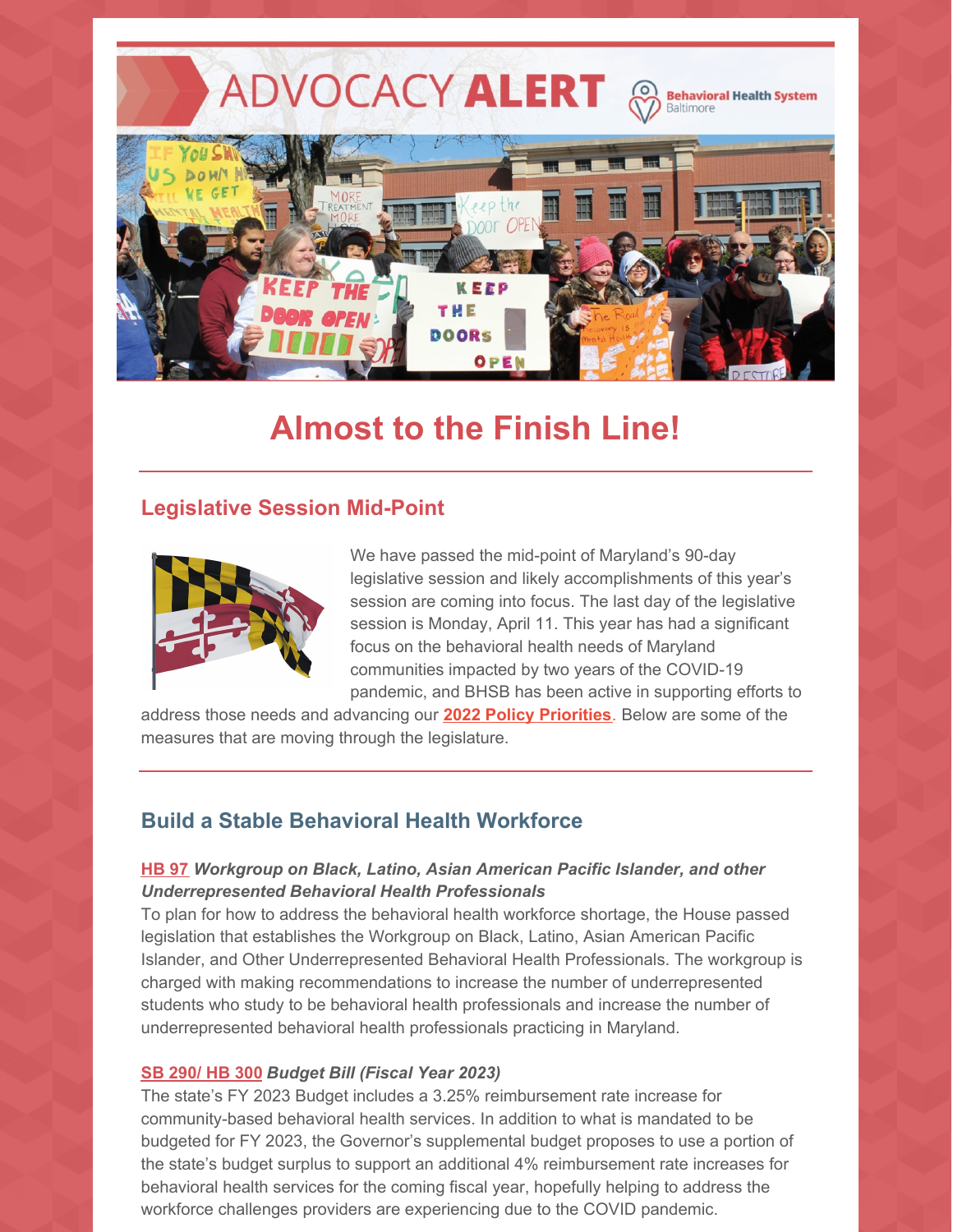## **Strengthen Crisis Response Services**



#### **SB [241/HB](https://mgaleg.maryland.gov/mgawebsite/Legislation/Details/sb0241) 293** *Behavioral Health Crisis Response Services—988 Trust Fund*

To support the July launch of the new National 988 Suicide and Crisis Lifeline, the General Assembly is moving legislation that would establish a 988 Trust Fund to invest in 24/7 crisis call centers and other crisis response services across

Maryland. These bills, which passed both chambers, would dedicate an initial \$5.5 million in the trust fund starting in FY 2024 to support local 988/crisis call centers. The state's FY 2023 Budget also includes \$5 million in funding to support crisis call centers. Advocacy for 988 and [strengthened](http://www.fundmd988.org/) crisis response services are supported by the **Fund MD988 Campaign**, a group of over 60 stakeholders advocating for investments in crisis services.

## **Invest in Behavioral Health and Support Services for Youth**



The House and Senate budget committees are interested in better understanding the role of youth co-designed behavioral health intervention and preventative programs as a model to reduce and prevent juvenile justice system involvement. They proposed budget language to require the Department of Juvenile Services and the Maryland Department of Health, Behavioral Health Administration (MDH-BHA) to submit a report that shall include a review of current practices throughout the state, other models being implemented nationwide and recommendations for implementation (**SB [290](https://mgaleg.maryland.gov/Pubs/BudgetFiscal/2022rs-budget-docs-operating-house-reprint-budget-bill.pdf)**, see pg. 303-304 for adopted budget language).

#### **HB [971](https://mgaleg.maryland.gov/mgawebsite/Legislation/Details/hb0971)** *Maryland Medical Assistance Program—Substance Abuse Treatment— Network Adequacy*

The House has passed legislation that requires the MDH-BHA ensure there is an adequate network of providers available to provide substance use disorder services for children and youth. In addition, it is expected that the Governor will include a \$500,000 supplemental appropriation in the state's FY 2023 to support the provisions of this bill.